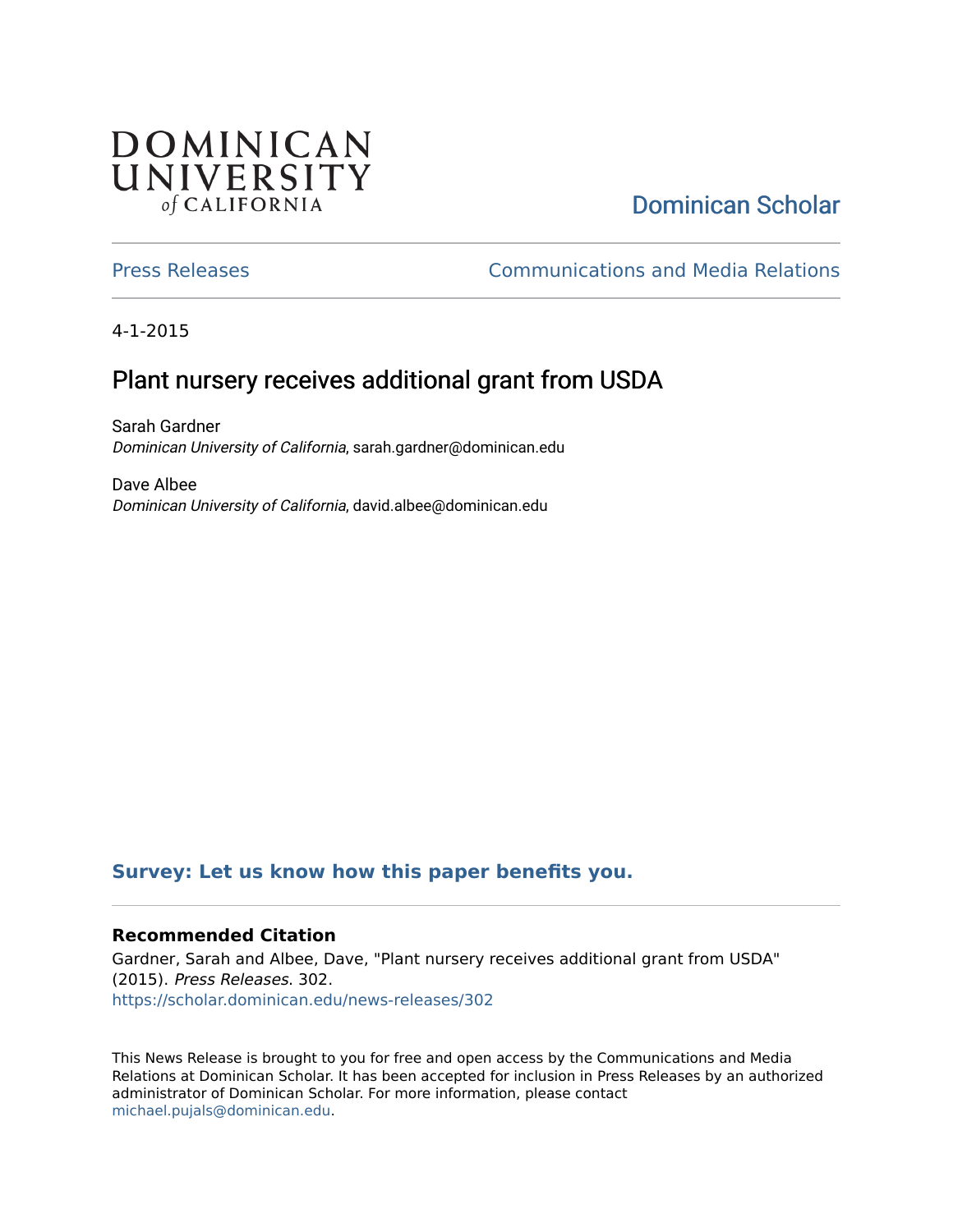### **Plant nursery receives additional grant from USDA**

The National Ornamentals Research Site at Dominican University of California (NORS-DUC) has been awarded a \$424,000 federal grant to continue studies focused on eliminating pests and diseases of nursery plants in order to safeguard plant health and the environment.

Working at NORS-DUC, scientists from the national research community are advancing studies focused on controlling the spread of *Phytophthora ramorum*, the pathogen that causes sudden oak death in the wild and ramorum blight in nurseries. Recently, researchers have undertaken studies focused on controlling the spread of *Phytophthora tentaculata*, a newly discovered plant pathogen found infecting plants in native plant nurseries and restoration sites in California.

In recent years, NORS-DUC research has helped shape USDA protocols that nursery plant growers can implement in order to eliminate pathogens from soil. NORS-DUC studies also have helped identify and validate nursery grower best management practices for reducing the risk of introducing pathogens into wild lands.

CLICK HERE to read KQED story about threat to California's native plants.

NORS-DUC is the only Federally-funded research site in the United States dedicated to the study of pests and diseases affecting the health of horticultural plants, many of which can be purchased in local garden centers. The facility opened in 2008 and each year receives funding from the Farm Bill, administered through the United States Department of Agriculture (USDA). To date Dominican has received more than \$3 million in funding in support of the NORS-DUC facility and research program.

The rapid emergence of sudden oak death in the mid-1990s spurred emergency regulatory actions designed to control the spread of the *P. ramorum* plant pathogen within ornamental nurseries and from infested nursery stock to native wild lands. Today, growers in California face numerous restrictions when it comes to exporting plants. A nursery found to have a *P. ramorum* infected plant on its property is put under quarantine until the diseased plants are destroyed and the soil is found to be pathogen free.

NORS-DUC researchers have made considerable progress in the development of *P. ramorum* "green" technology management options for nursery growers, including steaming, solarization, and the use of biocontrol agents.

In 2012, NORS-DUC scientists successfully demonstrated the elimination of the sudden oak death pathogen from contaminated nursery soil substrates by using a commercial steamer to heat the contaminated soil to 122F for 30 minutes. Researchers pumped steam into a soil bed covered with a tarp that lifts into a dome as the warmth rises inside, raising the temperature of the soil high enough to be fatal to the pathogen.

Working with the California Department of Food and Agriculture (CDFA), NORS-DUC scientists have employed a steam treatment at four nurseries in California, two of which were infested with *P. ramorum*  and had been placed under federal quarantine. All treatments were successful, with no *P. ramorum* found in the nursery soils post-treatment and the two nurseries were released from quarantine.

The USDA recently approved steaming as a management option for growers with soil infested with *P. ramorum*.

Meanwhile, *P. tentaculata*, which causes root and stem rot, was first discovered in a nursery in Germany in 1993 on Chrysanthemums and in 2007 in Italy on Oregano. It has since been found in Spain, the Netherlands and China. In 2012, *P. tentaculata* was identified at a nursery in Monterey County and has since been found in additional native plant nurseries and on plants in restoration sites in four additional counties, raising concern for wild lands health.